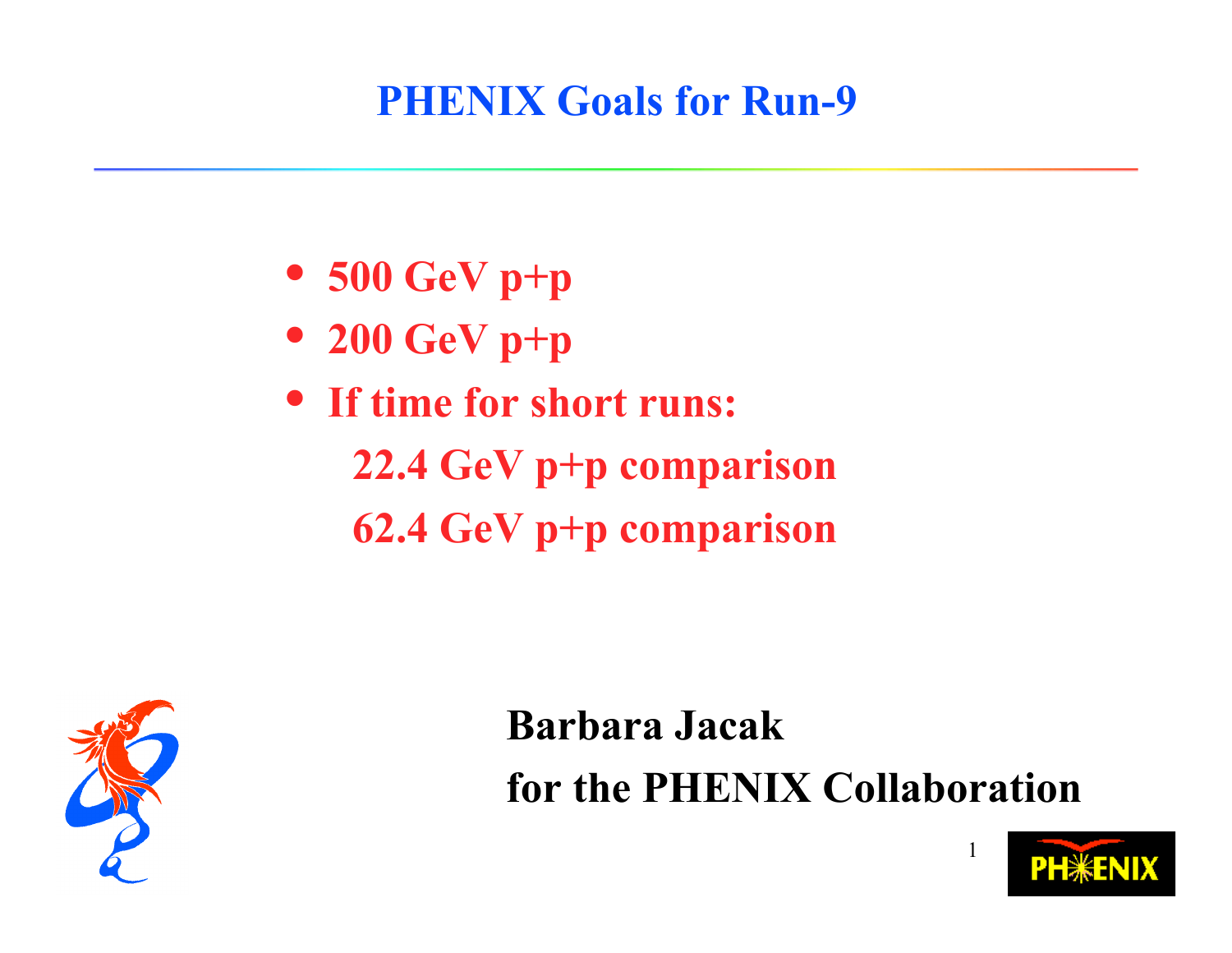#### **PHENIX Beam Use Proposal**





*Priority & order*

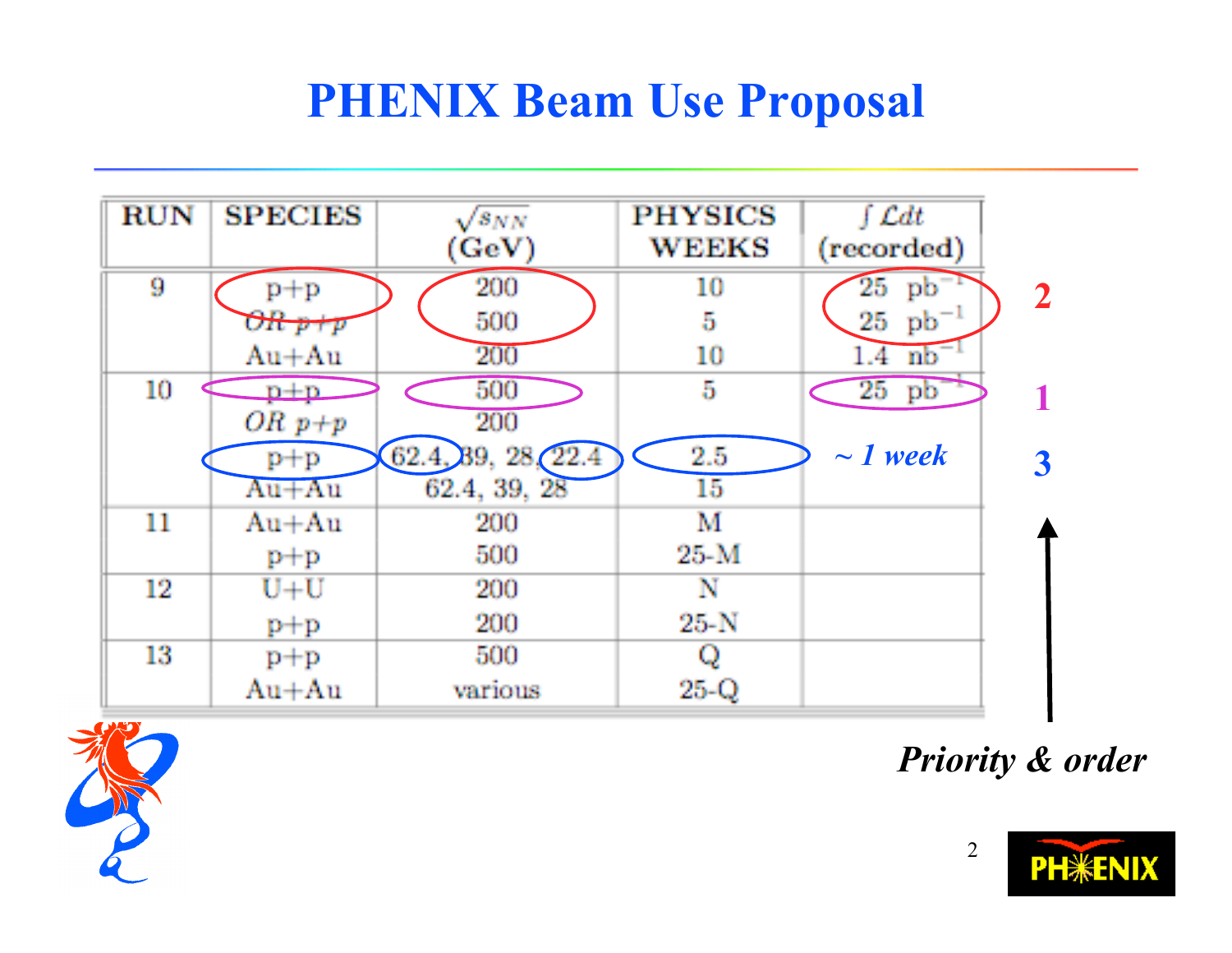# **500 GeV p+p goals for Run-9**

- **Measure backgrounds under high p<sub>T</sub> muons**
- **Test muon trigger electronics (currently being installed)**
- **Measure production cross sections**  $\boldsymbol{\pi^0}, \boldsymbol{\gamma}$  to  $\mathbf{p_T} \sim 30 \; \textbf{GeV}, \, \mathbf{J/ψ}, \, \boldsymbol{\Upsilon}$
- **With 25 /pb can record W's in central arm ~ 500 W+ and ~ 90 W-First look at**  $A_L$  **with**  $\Delta A_L \sim 0.05$ **.**
- **Estimate 4 or 5 Physics Weeks needed**



**1st 2 items underway, need luminosity of course 3rd item certain with ∫ L in physics running mode 4th item: W observation certain with ∫ L AL feasible, depending on polarization**

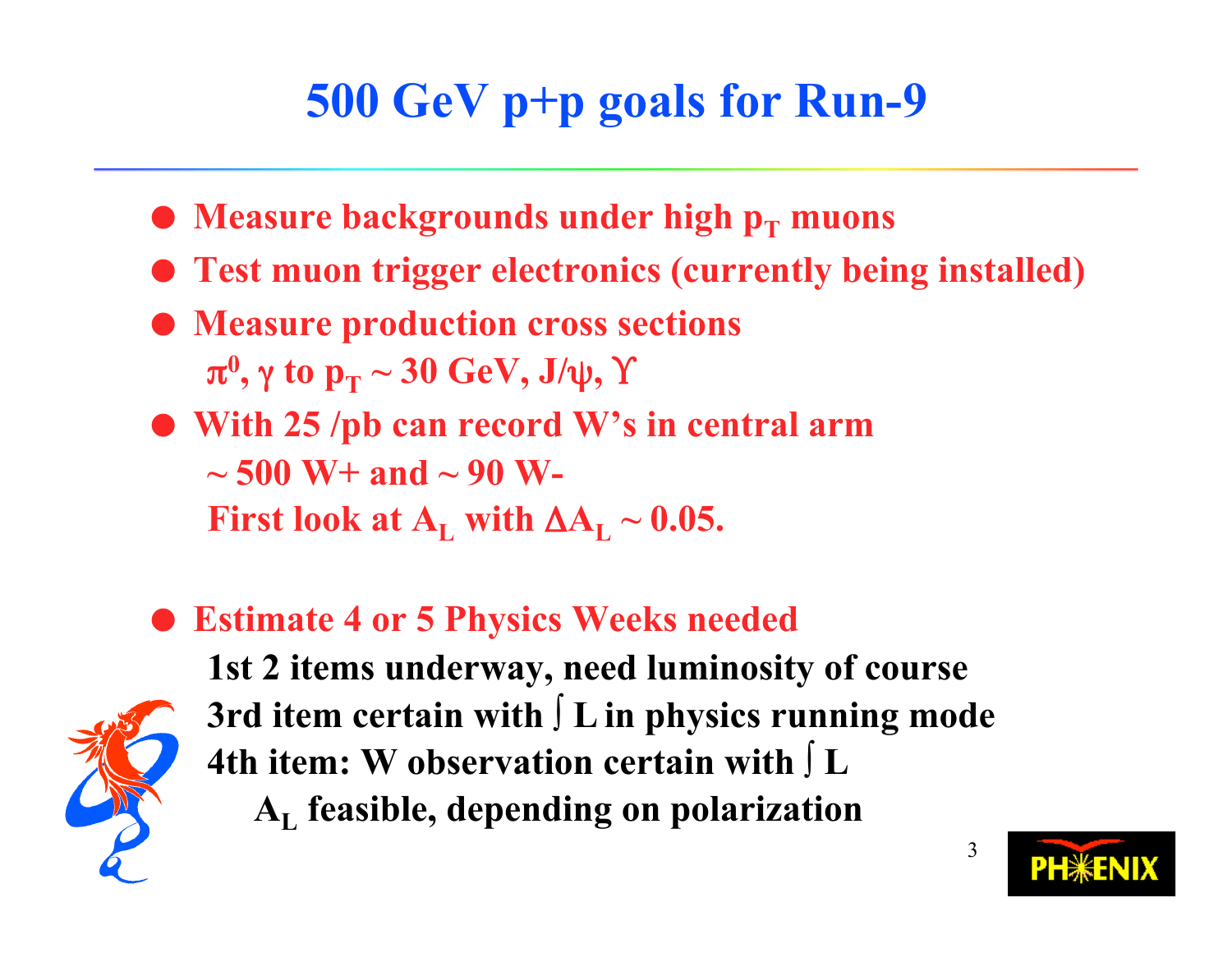# **200 GeV p+p (65% polarization)\***

#### **\* assumed, and projected by CAD**





**PH**\*ENIX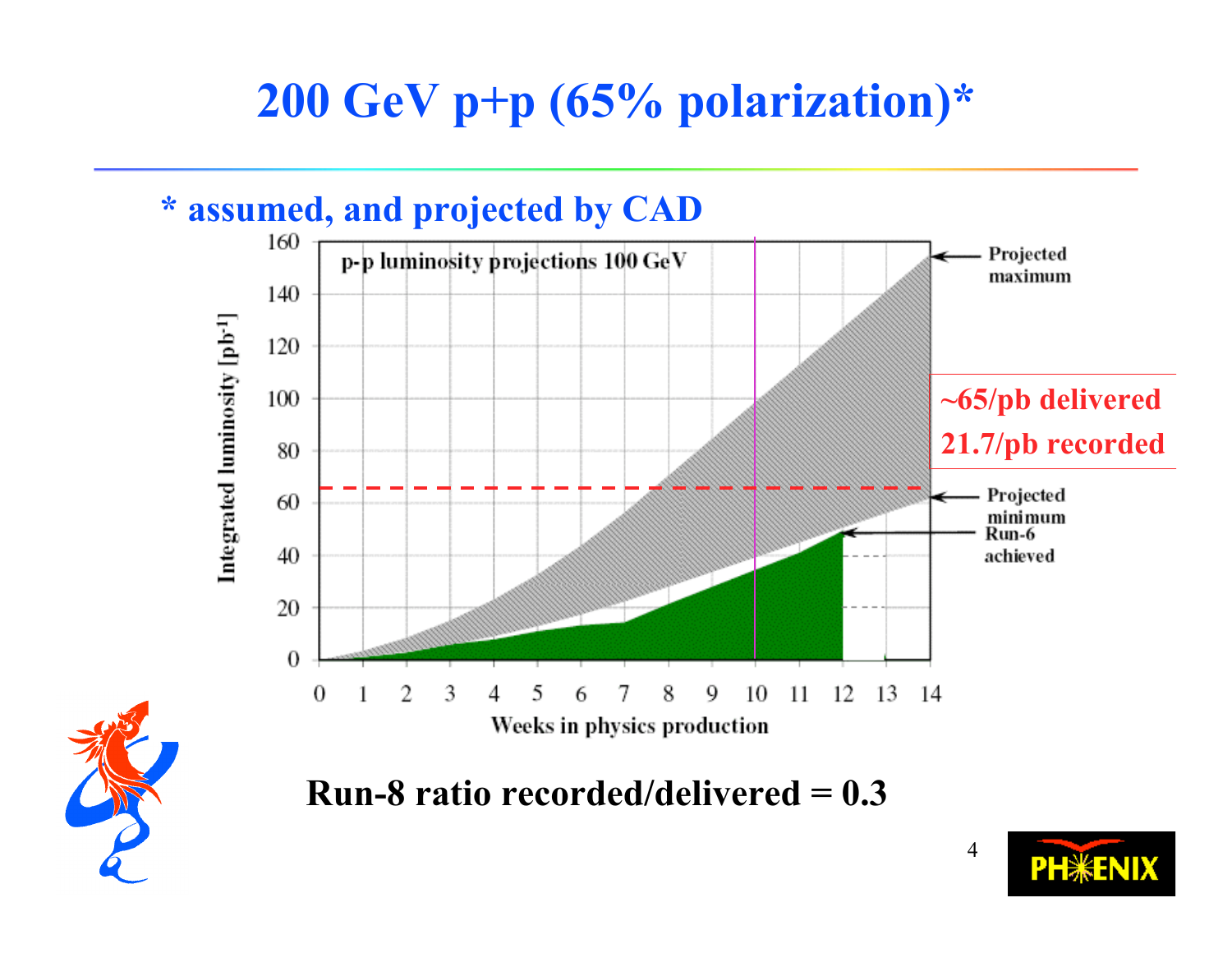# **Narrowing in on** Δ**G**

PHENIX will provide best constraint if ΔG is positive (in the range 0.05<x<0.2)

In that case, the best sensitivity is via gluon-gluon interactions - high rates at low  $p_T$ .

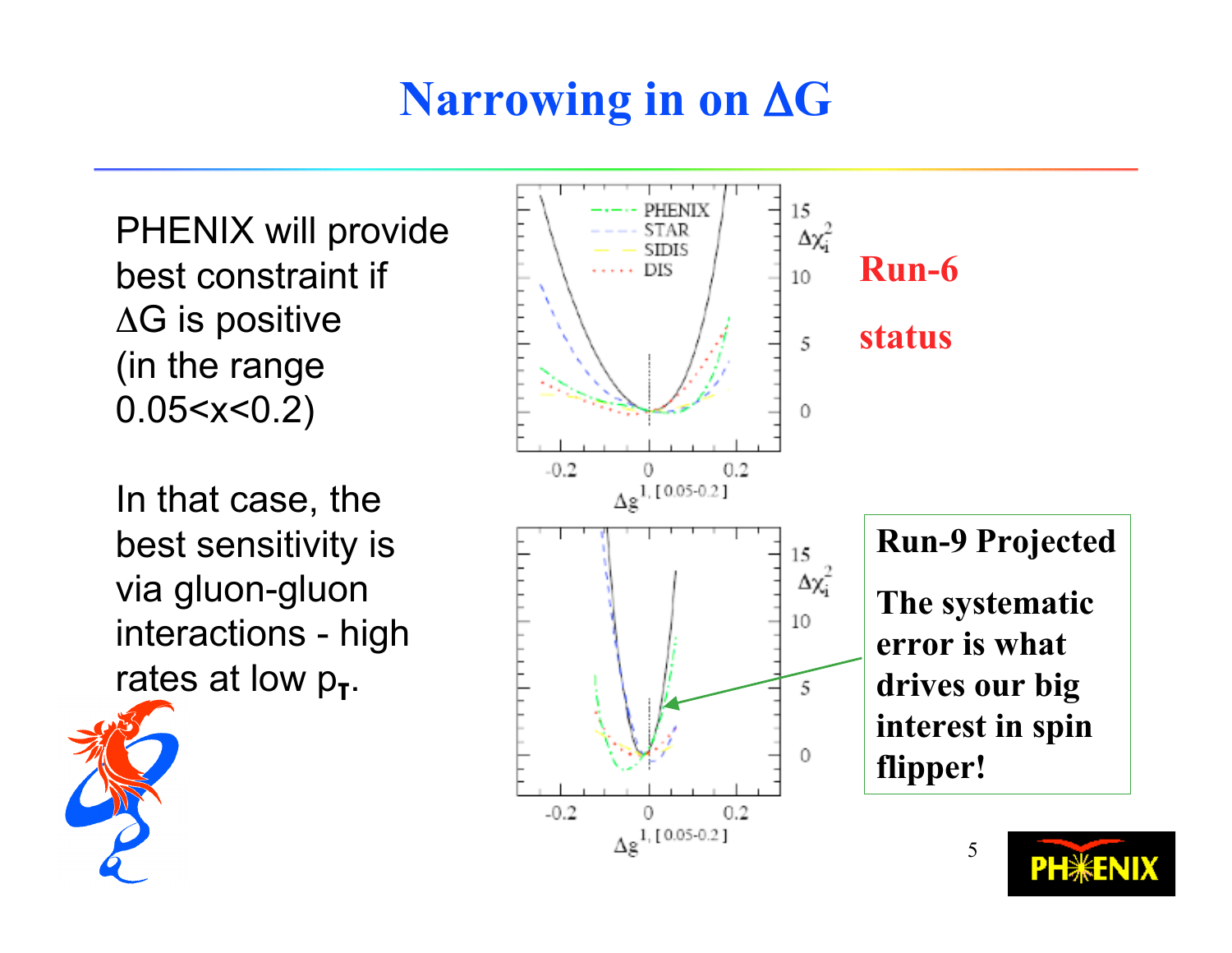# **Third Priority**

● Comparison p+p **Since that's what's in the machine!**

 **For lower energy running Address two questions where is onset of jet quenching? is onset the same for heavy quarks?**



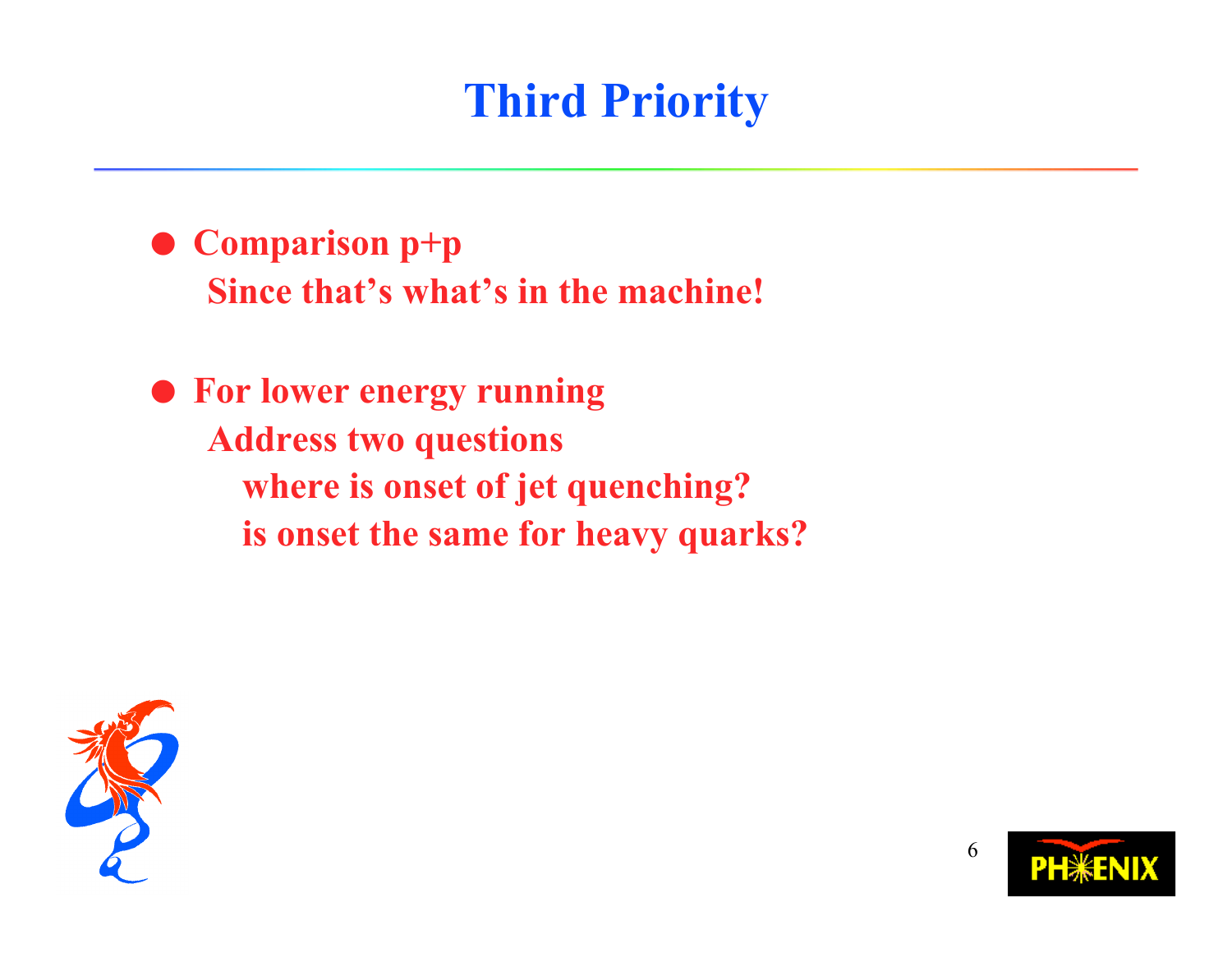#### **Onset of RHIC's perfect liquid**

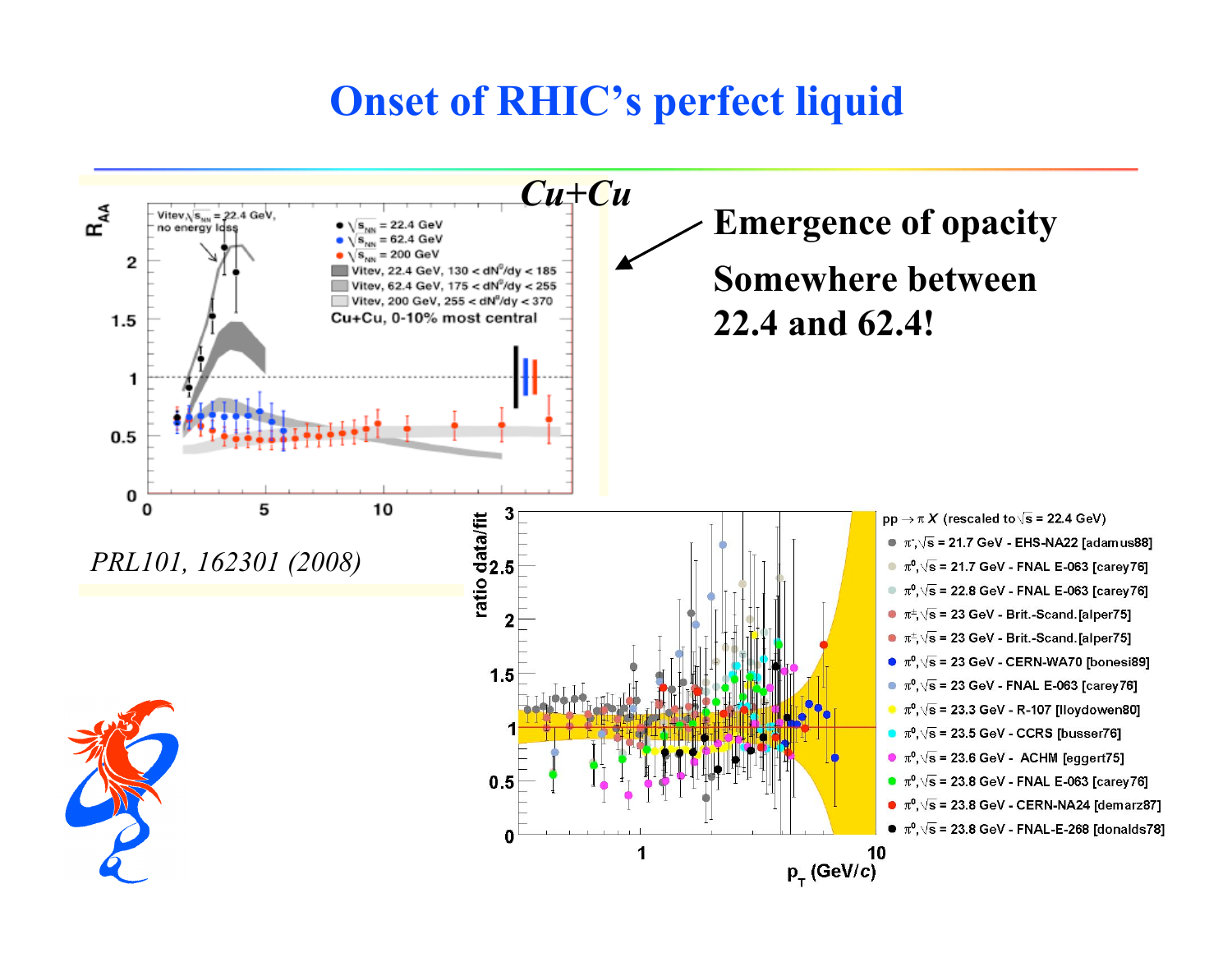### **Onset of heavy quark energy loss?**